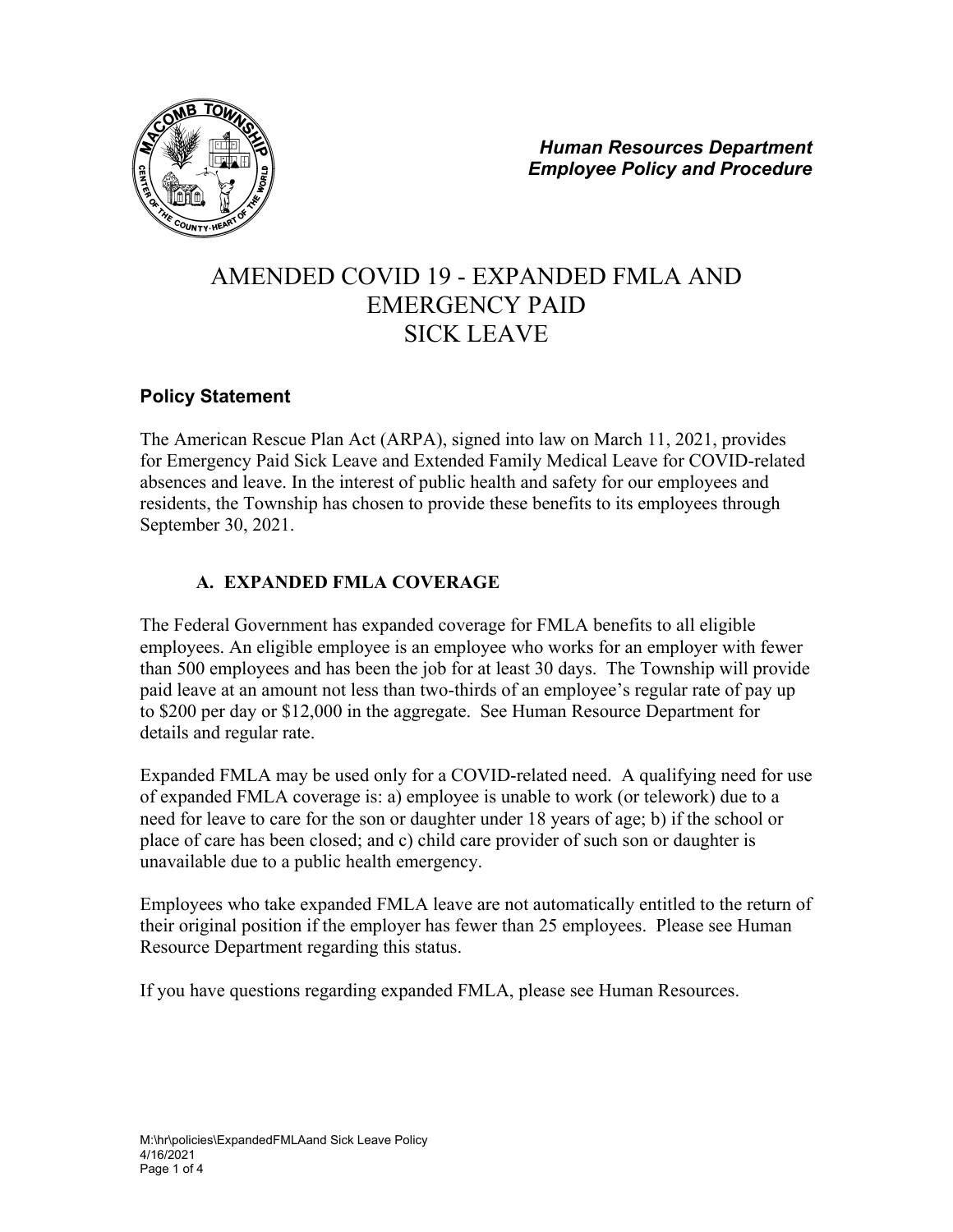### **B. EMERGENCY PAID SICK LEAVE**

Macomb Township is extending the hours of the emergency paid leave until September 30, 2021.

The Township has voluntarily elected to provide EPSL to its employees, under the provisions of the American Rescue Plan Act (ARPA). Full-time employees are **eligible for 80 hours** of paid emergency leave. Part-time employees are entitled to the number of hours that the employee works, on average, over a two-week period. Paid Sick Leave is available for immediate use by employees. To utilize EPSL, employees must complete the EPSL/EFMLA form and submit it to Human Resources.

It is important to note that emergency paid sick leave is to be used only for COVIDrelated absences. Use of ESPL ends once the COVID-related condition creating the basis for the leave has ended and the employee has returned to work. Leave that is not COVIDrelated should be utilized under the normal leave provisions.

For those employees that have exhausted their allotted EPSL hours, you will be required to utilize banked time to cover a qualifying reason listed below. If you have exhausted all banked time you may be eligible for unpaid time for the duration of the qualifying reason.

Emergency paid sick leave may be provided to an individual who is unable to work due to one of qualifying reasons related to COVID-19:

- The employee is subject to a Federal, State, or local quarantine or isolation order related to the coronavirus;
- The employee has been advised by a health care provider to self-quarantine due to concerns related to the coronavirus;
- The employee is experiencing symptoms of coronavirus and is seeking a medical diagnosis; the employee is seeking or awaiting the results of a diagnostic test for, or a medical diagnosis of COVID-19 and such employee has been exposed to COVID-19 or the employee's employer has requested such test or diagnosis, or the employee is obtaining immunization related to COVID-19 or recovering from any injury, disability or illness, or condition related to such immunization;
- The employee is caring for an individual who is subject to a quarantine or isolation order or advised to self-quarantine by a health care provider;
- The employee is caring for a child whose school or care provider is closed or unavailable due to coronavirus precautions; and
- The employee is experiencing any other condition substantially similar to the coronavirus, as specified by the U.S. Department of Health and Human Services (HHS).

**Paid Leave Rate:** Employees who take paid sick leave because they are subject to a COVID-related quarantine or isolation order, have been advised by a health care provider to self-quarantine, or are experiencing coronavirus symptoms and seeking medical diagnosis are entitled to be paid at their regular pay rate or at the federal, state or local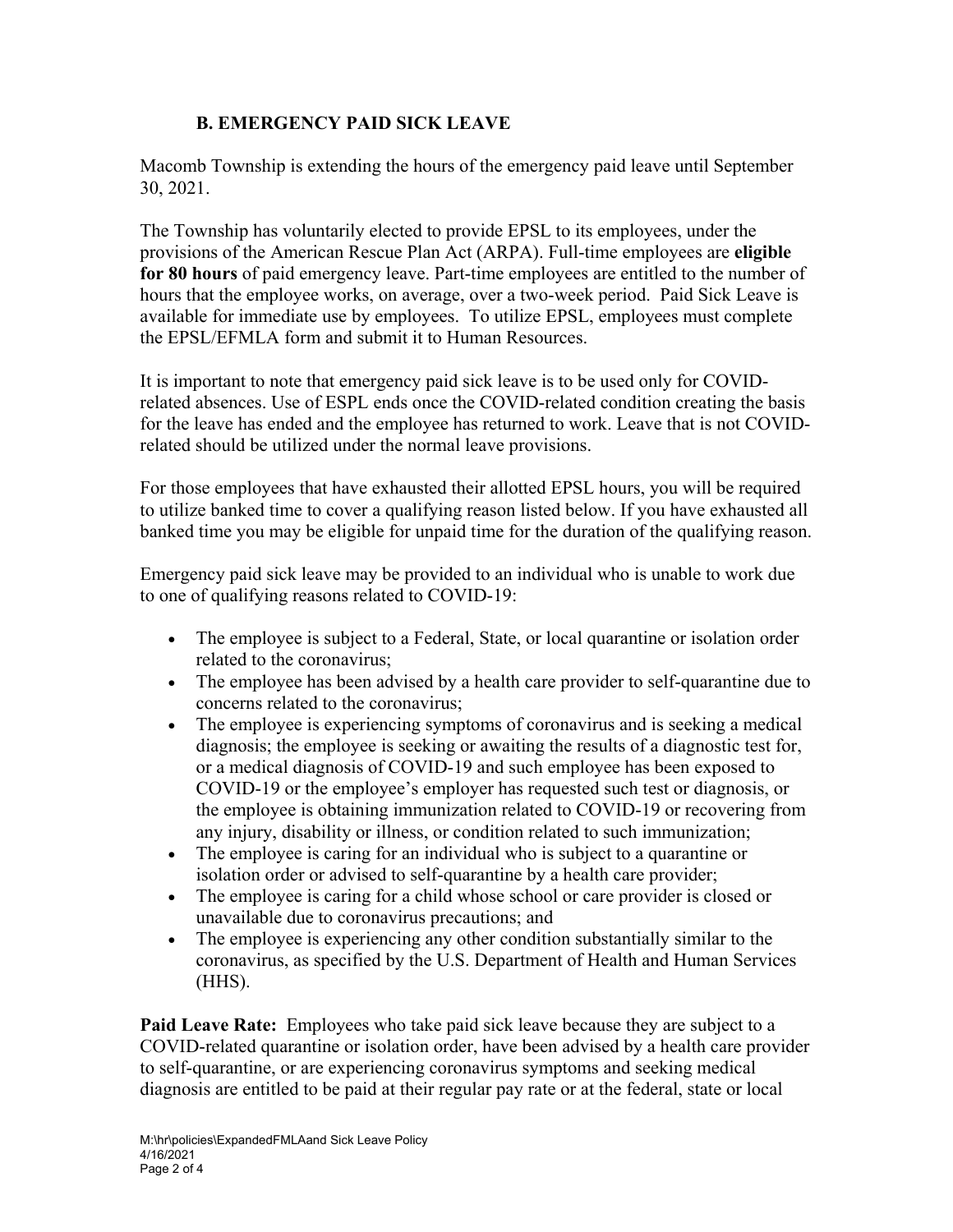minimum wage, whichever is greater. In these circumstances, the paid sick leave rate may not exceed \$511 per day, or \$5,110 total.

Employees who take paid sick leave to care for another individual or child or because they are experiencing another substantially similar illness (as specified by HHS) are entitled to be paid at two-thirds their regular rate. In these circumstances, the paid sick leave rate may not exceed \$200 per day, or \$2,000 in total.

# **C. PROHIBITION**

It shall be unlawful for any employer to discharge, discipline, or in any other manner discriminate against any employee who:

(1) takes leave in accordance with this Act; and (2) has filed any complaint or instituted or caused to be instituted any proceeding under or related to this Act (including a proceeding that seeks enforcement of this Act), or has testified or is about to testify in any such proceeding.

# **D. JOB RESTORATION:**

Generally, eligible employees who take emergency paid leave are entitled to be restored to the position they held when the leave commenced or to obtain an equivalent position with their employer. In such circumstances, if an employee takes emergency leave, then the employer does not need to return the employee to their position if:

- The position does not exist due to changes in the employer's economic or operating condition that affect employment and were caused by the coronavirus emergency;
- The employer makes "reasonable efforts" to restore the employee to an equivalent position; and
- If these efforts fail, the employer makes an additional reasonable effort to contact the employee if an equivalent position becomes available. The "contact period" is the one-year window beginning on the earlier of (a) the date on which the employee no longer needs to take leave to care for the child or (b) 12 weeks after the employee's paid leave commences.

# **E. EMPLOYEE NOTICE REQUIREMENTS:**

Township employees must complete the EPSL/EFMLA request form, which may include additional written documentation in support of the need for EFML and/or EPSL. The request form will require specific information, such as:

- **The employee's name;**
- **The date or dates for which leave is requested;**
- **A statement of the COVID-19 related reason the employee is requesting leave and written support for such reason; and**